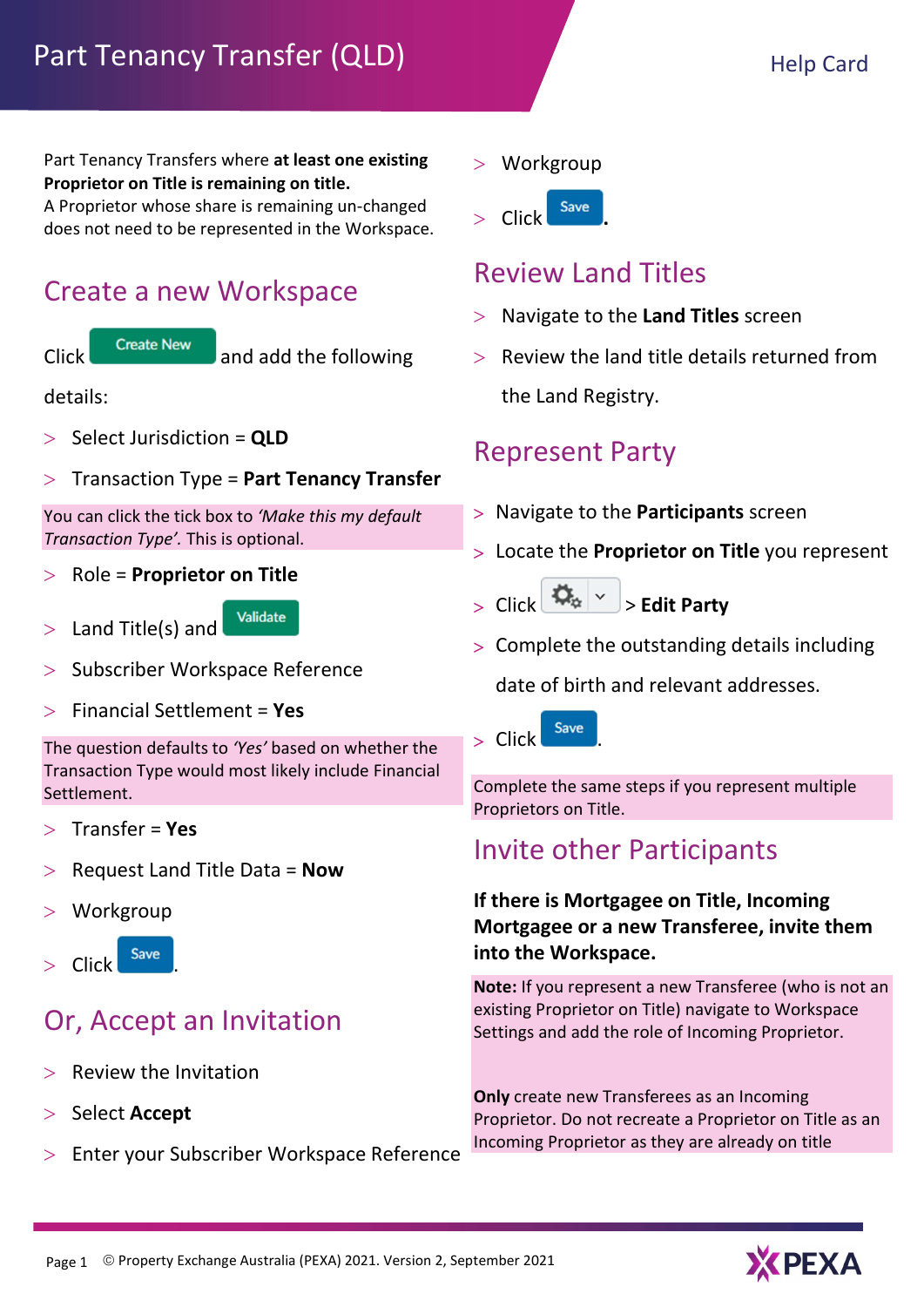- **Invite Participant** Click
- Complete the details and Send Invitation.

## Documents

- Navigate to the Documents screen
- $\left| \text{Click} \right|$  Create Document  $\left| \cdot \right|$  > Transfer
- Part Tenancy Details, ensure to select YES to 'Is a Proprietor on Title staying on the Title?
- $>$  Select the Transferor that is transferring **Add Transferor** their share and click
- $>$  Repeat for all Transferors who are transferring their share
- $>$  Confirm the proportion of shareholding being transferred is correct
- $>$  Select the Tenancy Type for the Transferee/s
- $>$  Select the party receiving the share and

**Add Transferee** click

- Check final share distribution
- $>$  Complete all mandatory fields and click

Save

.

#### Supporting Documents



Part **B** and complete document.

Note: If there is no Incoming Proprietor in the workspace, the Proprietor on Title will need to complete both Form 24 Part A & B.

#### Transfer Duty

 $>$  Navigate to the Transfer Duty Screen click Enter Duty Information

## View and Sign Documents

- $>$  Click down arrow  $\begin{array}{c}$  Sign  $\vert \vee \vert >$  View
- Select down arrow  $\begin{array}{c} \text{Sign} \\ \text{~} \end{array}$   $\begin{array}{c} \times \\ \times \end{array}$  >Edit to

update any of the details in a document

 $>$  Click  $\left[\begin{array}{c|c}\text{Sign} & \swarrow\end{array}\right]$  > Sign Documents.

## Complete Financial Settlement Schedule

Navigate to Financial Settlement Screen

#### **Destinations**

- $>$  Select Destinations/Payments & Adjustments tab
- $>$  Add Adjustments if applicable
- $>$  Add Destinations as applicable (e.g. Vendor Funds, water rates, professional fees etc).